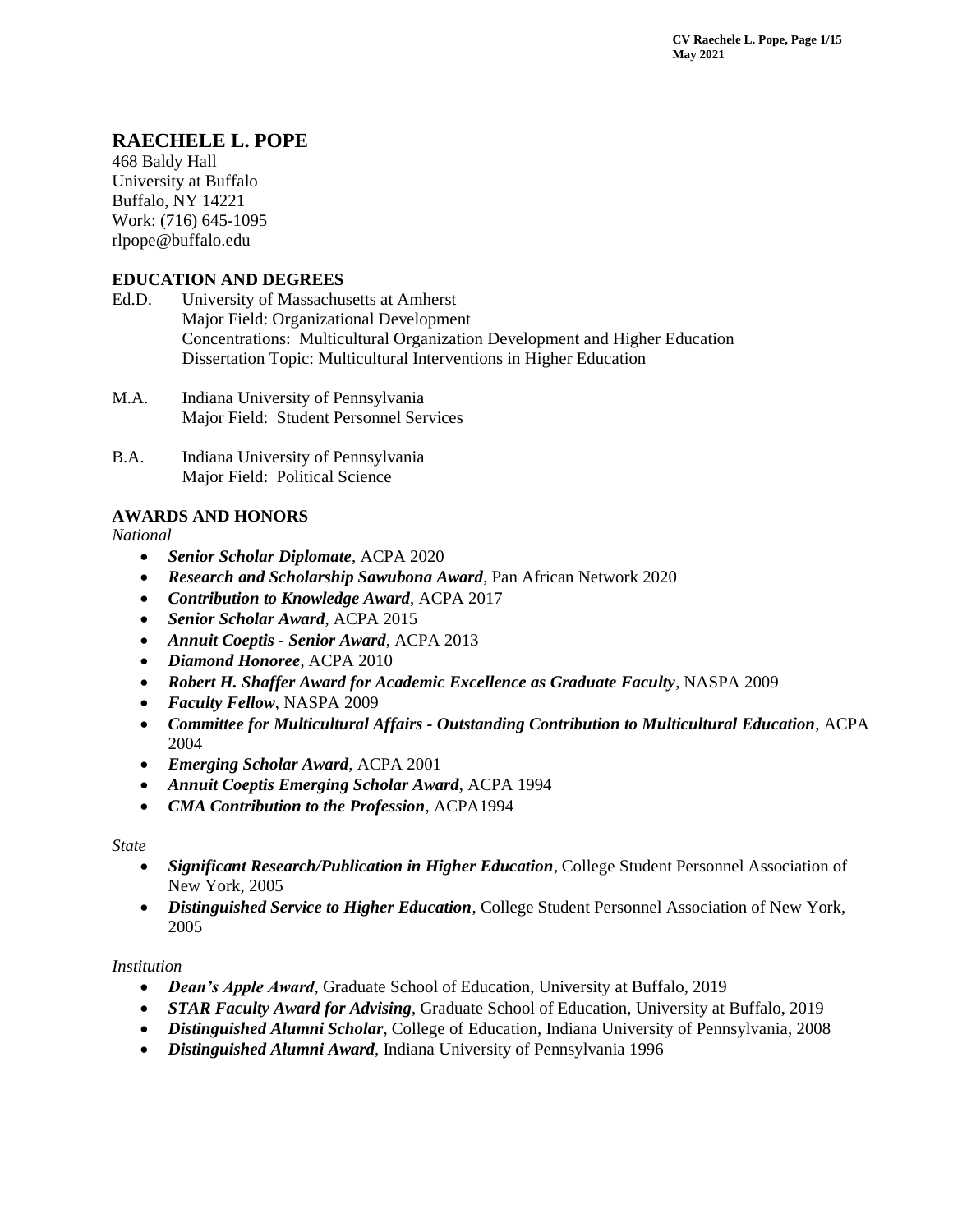### **ACADEMIC APPOINTMENTS AND OTHER HIGHER EDUCATION WORK EXPERIENCE**

- 2018 Present **ASSOCIATE DEAN FOR FACULTY AND STUDENT AFFAIRS AND CHIEF DIVERSITY OFFICER,** Graduate School of Education, University at Buffalo, State University of New York.
- 2020 Present **CO-DIRECTOR, CENTER FOR THE STUDY OF FIRST- GENERATION COLLEGE STUDENT EXPERIENCES**, Graduate School of Education, University at Buffalo, State University of New York.
- 2005 Present **ASSOCIATE PROFESSOR**, Department of Educational Leadership and Policy, Higher Education Program, University at Buffalo, State University of New York (Tenure achieved, 2005). Coordinator - Higher Education Program (PhD, and two MA programs 2006 – 2014; interim: 2017)
- 2017-2018 **DEAN FELLOW FOR EQUITY, INCLUSION, AND ENGAGEMENT**, Graduate School of Education, University at Buffalo, State University of New York.
- 1999-2005 **RESEARCH ASSOCIATE PROFESSOR,** Department of Educational Leadership and Policy, Higher Education Program, University at Buffalo, State University of New York.
- 1992-1999 **ASSISTANT PROFESSOR**, Department of Organization and Leadership, Higher Education Program, Teachers College, Columbia University.
- 1991-1992 **ACADEMIC ADVISOR (**Part-time)**,** University Academic Advising Center, The University of Iowa.
- 1989-1991 **DIVERSITY AND STUDENT DEVELOPMENT EDUCATOR, (Doctoral Assistantship),** Center for Diversity and Development, University of Massachusetts- Amherst.
- 1987-1989 **ASSOCIATE DIRECTOR**, **Residential Life, Illinois State University.** Principal assistant to the director of a residence hall program housing over 8,000 students. Responsibilities included direct supervision of 27 full-time professional positions and indirect supervision of 525 graduate and undergraduate student employees. (Additional six years of live-in residence hall administrative experience at Illinois State University: 1984-1987 – Area Coordinator and 1981- 1984 – Residence Hall Coordinator)

### **SCHOLARLY ACTIVITY**

### **Primary Research Focus**

My scholarship interests, research, and publications generally utilize a social and organizational analysis of equity, access, inclusion, justice, and engagement. I examine the components of a multicultural environments and the necessary, concrete strategies, competencies, evaluation, and practices to create and maintain such campus environments. Specifically, my scholarship focuses on understanding and reexamining the core assumptions, theories, and organizational structures and practices of higher education. My scholarship challenges (a) the assumptions of how the field defines professional competence and efficacious practice, (b) the nature of traditional planned change strategies used in student affairs, and (c) the relevance of student development theories for minoritized students.

### **Publications**

*(co-authors who are current or were recently graduated students at time of publication are denoted with an \*asterisk)* 

### *Books*

1. Pope, R. L., Reynolds, A. L., & Mueller, J. A. (2019). *Multicultural Competence in Student Affairs: Advancing social justice and inclusion*. San Francisco: Jossey- Bass.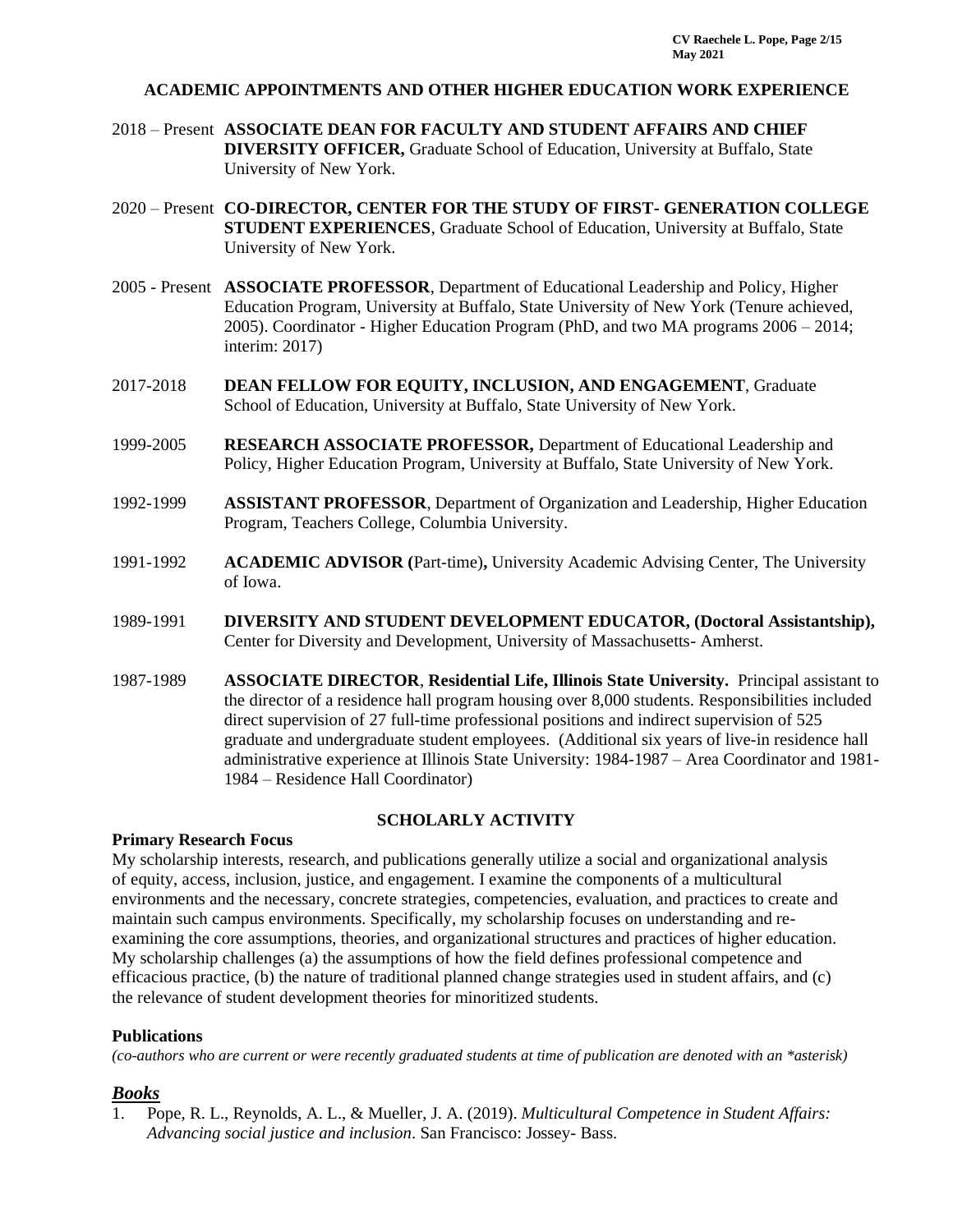- 2. Pope, R. L., Reynolds, A. L., & Mueller, J. A. (2014). *Creating multicultural change on campus*. San Francisco: Jossey-Bass.
- 3. Arminio, J., Torres, V., & Pope, R. L. (Eds.) (2011). *Why aren't we there yet? Taking personal responsibility for creating an inclusive campus*. Sterling, VA: Stylus.
- 4. Pope, R. L., Reynolds, A. L., & Mueller, J. A. (2004). *Multicultural competence in student affairs*. San Francisco: Jossey- Bass.

### *Journals Articles*

- 1. Pope, R. L., Reynolds, A., & Mueller, J. A. (2019). A change is gonna come: Embracing paradigm shifts to dismantle oppressive structures. *Journal of College Student Development*, *60, 659-673*.
- 2. **\*Duran, A**., Pope, R. L., & Jones, S. R. (2019). The necessity of intersectionality as a framework to explore queer and trans student retention. *Journal of College Student Retention: Research, Theory, & Practice.* First published online at: DOI: 10.1177/1521025119895510.
- 3. Pope, R., & Reynolds, A. (2017). Multidimensional Identity Model Revisited: Implications for Student Affairs: Multidimensional Identity Model Revisited. *New Directions for Student Services*, 2017(157), 15– 24. https://doi.org/10.1002/ss.20205
- 4. Pope, R. L., Mueller, J., A., & Reynolds, A. L. (2009). Looking back and moving forward: Future directions for diversity in student affairs. *Journal of College Student Development*, 50, 640-658.
- 5. Pope, R. L., & Mueller, J. A. (2005). Faculty and curriculum: Examining multicultural competence and inclusion. *Journal of College Student Development*, *46, 679-688.*
- 6. **\*Mueller, J. A**., & Pope, R. L. (2003). The relationship of demographic and experience variables to White racial consciousness among student affairs practitioners. *NASPA Journal, 40*, 149-171.
- 7. **\*Mueller, J.** A., & Pope, R. L. (2001). The relationship between multicultural competence and white racial consciousness among student affairs practitioners. *Journal of College Student Development, 42*, 133- 144.
- 8. Pope, R. L., & **\*Mueller, J. A**. (2000). Development and initial validation of the Multicultural Competence in Student Affairs (MCSA) instrument. *Journal of College Student Development, 41*, 599- 607.
- 9. Pope, R. L. (2000). The relationship between psychosocial development and racial identity of college students of color. *Journal of College Student Development, 41*, 302-312.
- 10. Pope, R. L. (1998). The relationship between psychosocial development and racial identity of Black college students. *Journal of College Student Development, 39*, 273-282.
- 11. Pope, R. L., Reynolds, A. L., & Cheatham, H. E. (1997). American College Personnel Association's strategic initiative on multiculturalism: A report and proposal. *Journal of College Student Development, 38*, 62-67.
- 12. Pope, R. L., & Reynolds, A. L. (1997). Student affairs core competencies: Integrating multicultural knowledge, awareness, and skills. *Journal of College Student Development, 38*, 266-277.
- 13. Reynolds, A. L., & Pope, R. L. (1994). Perspectives on creating multicultural campuses. *Journal of American College Health, 42*, 229-233.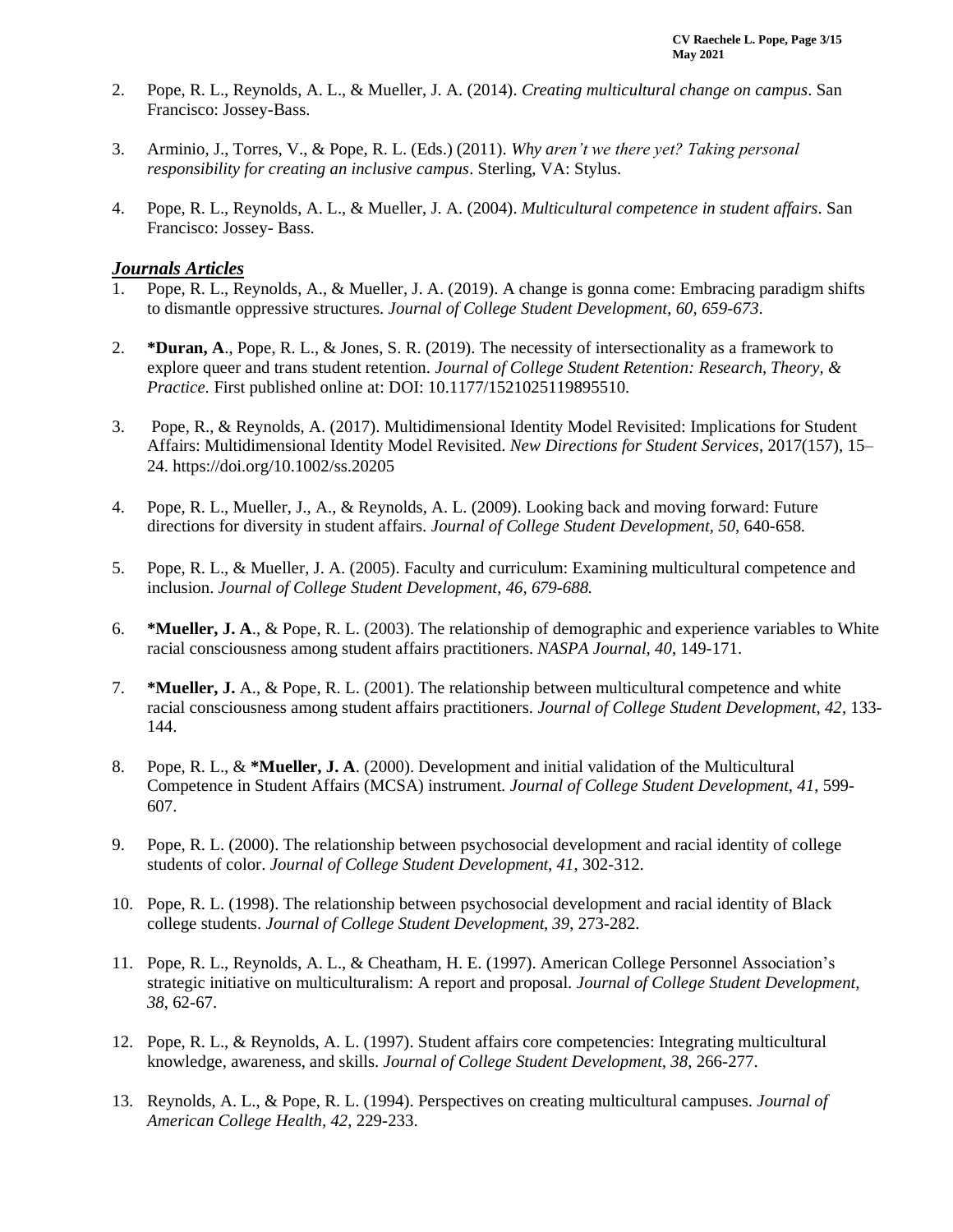- 14. Pope, R. L. (1993). Multicultural organization development in student affairs: An introduction. *Journal of College Student Development, 34*, 201-205.
- 15. Reynolds, A. L., & Pope, R. L. (1991). The complexities of diversity: Exploring multiple oppressions. *Journal of Counseling and Development, 70*, 171-180.
- 16. Pope, R. L. (1987). Wellness: A university housing option. *Journal of College Student Personnel, 28*, 82- 84.

#### *Book Chapters*

- 1. Pope, R. L., Reynolds, A. L., & **\*Robinson, C**. (in press). Embracing the complexities of race, racism, and social justice in a time of change. In C. Wijeyesinghe (Ed.), *The Complexities of Race: Emerging Issues Related to Culture, Policy, Identity, and Social Justice Practice. New York: NYU Press.*
- 2. Pope, R. L., & Mueller, J. A. (2017). Multicultural competence and change on campus. In J. Schuh, S. Jones, and V. Torres (Eds.), *Student services: A handbook for the profession* (6<sup>th</sup> ed.). San Francisco: Jossey-Bass.
- 3. Pope, R. L., & Mueller, J. A. (2011). Multicultural competence*.* In J. Schuh, S. Jones, & S. Harper (Eds.), *Student services: A handbook for the profession (5th ed.)* (pp. 337-352)*.* San Francisco: Jossey-Bass.
- 4. Pope, R. L., & **\*LePeau, L. A**., (2011). The influence of institutional context and culture. In J. Arminio, V. Torres, and R. L. Pope (Eds.), *Why aren't we there yet? Taking personal responsibility for creating an inclusive campus.* Sterling, VA: Stylus.
- 5. Pope, R. L., **\*Weigand**, **M**., & \***Miklitsch, T**. (2005). First-year students: Embracing their diversity, enhancing our practice. In Robert S. Feldman (Ed.), *Improving the First Year of College: Research and Practice* (pp. 51 – 71). Mahwah, NJ: Erlbaum.
- 6. Pope, R. L., **Ecklund, T. R.**, \***Miklitsch, T**., & \***Suresh, R**. (2004). Enhancing the first-year experience for multiracial students. In L. I. Rendon, M. Garcia, D. Person (Eds.), *Transforming the first year of college for students of color* (pp. 161-174). Columbia, SC: National Resource Center for The First-Year Experience and Students in Transition.
- 7. Reynolds, A. L., & Pope, R. L. (2003). Multicultural competencies in counseling centers. In D. B. Pope-Davis, H. L. K. Coleman, W. M. Liu, & R. L. Toporek (Eds.), *Handbook of multicultural competencies in counseling and psychology* (pp. 365-382). Thousand Oaks, CA: Sage.
- 8. Pope, R. L., & **\*Thomas, C. D**. (2000). Cultural dynamics and issues in higher education. In R. T. Carter (Ed.), *Addressing cultural issues in organizations: Beyond the corporate context* (pp. 115 -129). Thousand Oaks, CA: Sage.
- 9. Reynolds, A. L., & Pope, R. L. (1997). Beyond silence: Life as academics and a lesbian couple. In B. Mintz, & E. D. Rothblum (Eds.), *Lesbians in academia: Degrees of freedom* (pp. 165-170). New York: Routledge.
- 10. Pope, R. L. (1995). Multicultural organizational development: Implications and applications in student affairs. In J. Fried (Ed.), *Shifting paradigms in student affairs: A cultural perspective* (pp. 233-249). Washington, DC: ACPA Media.
- 11. Pope, R. L., & Reynolds, A. L. (1991). Including bisexuality: More than just the label. In V. Wall & N. Evans (Eds.), Beyond *tolerance: Gays, lesbians, and bisexuals on campus* (pp. 205-212). Alexandria, VA: ACPA Media.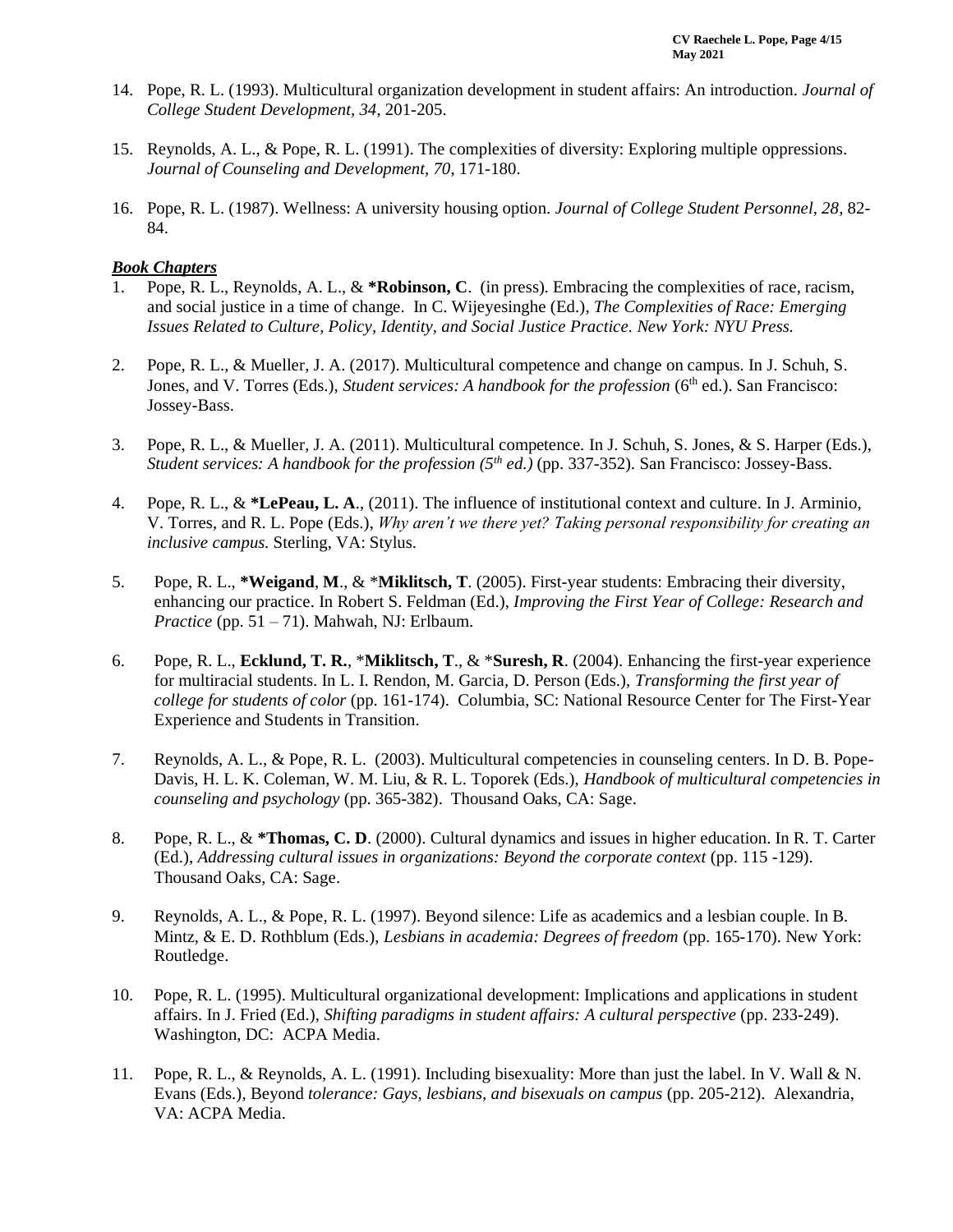## *Media Contributions*

*Podcasts/webcasts*

*Host*, *Student Affairs NOW* - the premier podcast, weekly web show, and online learning community for higher education and student affairs – joined May, 2021 <https://studentaffairsnow.com/>

- Racial Healing and Liberation on Campus Guest Anneliese Singh <https://www.youtube.com/watch?v=v9bYS-224e8&t=13s>
- College Students in the United States Guests Kristen A. Renn and Robert D. Reason
- <https://youtu.be/dzpErUPsK6o>

*Guest, Student Affairs NOW – Introduces Our New Host, Raechele Pope*

• *<https://youtu.be/We-fCgIB6a0>*

**Guest**, *Student Affairs Live* - Pope, R. L., & Reynolds, A. L. Multicultural competence in student affairs: Advancing social justice and inclusion. *<https://www.youtube.com/watch?v=GQodux4Q3oM>*

## *Internet*

Op-Ed – *Inside Higher Ed*, COVID-19 is Making us Rethink Everything. https://www.insidehighered.com/advice/2020/05/11/how-be-strong-and-effective-adviser-doctoralstudents-opinion

Quoted in "Zoom fails: Virtual Classrooms Expose Teachers' Racist, Offensive Rants." [https://www.nbcnews.com/news/us-news/zoom-fails-virtual-classrooms-expose-teachers-racist-offensive](https://www.nbcnews.com/news/us-news/zoom-fails-virtual-classrooms-expose-teachers-racist-offensive-rants-n1264689)[rants-n1264689](https://www.nbcnews.com/news/us-news/zoom-fails-virtual-classrooms-expose-teachers-racist-offensive-rants-n1264689)

Quoted in "Few US College Graduates Feel Their Schools Fully Investigate Discrimination." [https://learningenglish.voanews.com/a/few-us-college-graduates-feel-their-schools-fully-investigate](https://learningenglish.voanews.com/a/few-us-college-graduates-feel-their-schools-fully-investigate-discrimination/5533133.html)[discrimination/5533133.html](https://learningenglish.voanews.com/a/few-us-college-graduates-feel-their-schools-fully-investigate-discrimination/5533133.html)

Quoted in "'Should White Boys Still be Allowed to Talk?'" *Inside Higher Ed, [https://www.insidehighered.com/news/2019/02/18/essay-about-how-white-male-students-dominate](https://www.insidehighered.com/news/2019/02/18/essay-about-how-white-male-students-dominate-discussions-sets-debate-dickinson-and)[discussions-sets-debate-dickinson-and](https://www.insidehighered.com/news/2019/02/18/essay-about-how-white-male-students-dominate-discussions-sets-debate-dickinson-and)*

## *Selected Professional Papers and Presentations*

- 1. Pope, R. L. (2020, November). *From belief to Action: Fostering anti-racist schools/colleges of education*. AAU Deans of Education Schools Annual Meeting. [Virtual]
- 2. Chang, M., Pope, R. L., Rendón, L., & Tuitt, F. (2020, November). *Advancing equity and justice in higher education: Where have we been, where do we need to go*. ASHE Council on Ethnic Participation Closing Panel of Senior Scholars, ASHE National conference. [Virtual].
- 3. Pope, R.L., Rodao, C., Garvins, J. R., & Colak, F. Z. (2020, December). *Racial inequality in higher education: Challenges and opportunities for access, inclusion, and equity.* Racial Inequality in Higher Education: A Fulbright Transatlantic Conversation. [Virtual]
- 4. Mueller, J. A., & Pope, R. L. (2020). *Cultural diplomats as multicultural change agents* [Conference session]. Transatlantic Dialogue, Luxembourg. (Conference canceled – COVID-19)
- 5. Reynolds, A. L., & Pope, R. L. (2019, May). *Multicultural change on campus: Advancing multicultural competence and social justice*. Invited presentation at the annual meeting of the National Conference on Race and Ethnicity in American Higher Education (NCORE), Portland, OR.
- 6. Jones, S. R., Pope, R. L., Reynolds, A. L., & Wijeyesinghe, C. L. (2019, May). *Integrating intersectionality into teaching and training: Tensions, challenges, and opportunities.* Invited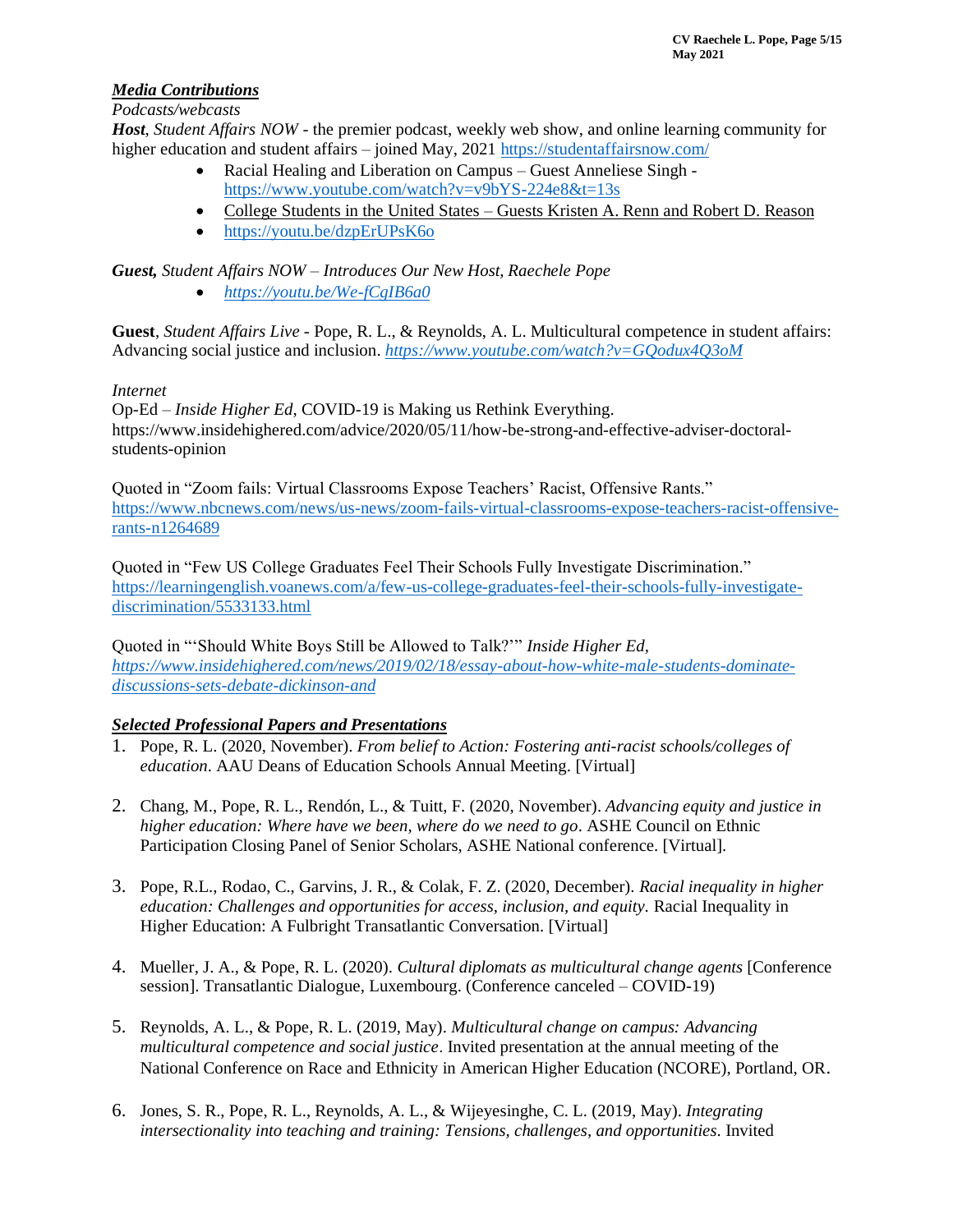presentation at the annual meeting of the National Conference on Race and Ethnicity in American Higher Education (NCORE), Portland, OR.

- 7. Pope, R. L., Stewart, D. L., Johnston-Guerrero, M., Jourian, T.J., & Esquilin, M. E. (2019, May). *LGBTQ+ faculty of color navigating academia*. presentation at the annual meeting of the National Conference on Race and Ethnicity in American Higher Education (NCORE), Portland, OR
- 8. Jones, S. R., Pope, R. L., Reynolds, A. L., & Wijeyesinghe, C. L. (2019, March). *Integrating intersectionality into teaching and training: Tensions, challenges, and opportunities.* Symposium at the annual meeting of ACPA – College Student Educators International, Boston, MA.
- 9. Watt, S. K., Catalano, C., Fan, M.C.K, Perez, M-V., & Pope, R. L. (2019, March). *Considering the future of student affairs through intergenerational dialogue*. Presidential Panel at the annual meeting of ACPA- College Student Educators International, Boston, MA.
- 10. Mueller, J. A., Pope, R. L., & Reynolds, A. L. (2019, March). *Multicultural competence: Advancing social justice and inclusion*. Symposium at the annual meeting of ACPA- College Student Educators International, Boston, MA.
- 11. Reynolds, A. L., Jones, S. R., & Pope, R. L. (2018, May). *The promises and complexities of integrating intersectionality into pedagogy, classroom teaching, and our responses to classroom dynamics* Symposium at the annual meeting of the National Conference on Race & Ethnicity (NCORE), New Orleans, LA.
- 12. Reynolds, A. L., & Pope, R. L. (2018, May). *Developing multicultural competence for inclusion and social justice*. Symposium at the annual meeting of the National Conference on Race & Ethnicity (NCORE), New Orleans, LA.
- 13. Pope, R. L. (2017, June). *Knowing, being, doing: Building a diverse and inclusive community at UB*. Keynote at the UB Professional Staff Senate Conference on Inclusion and Diversity.
- 14. Jones, S. R., Pope, R. L., Reynolds, A. L., & Wijeyesinghe, C. (2017, March). *Four scholars dialogue about our evolution in thinking about identity*. Symposium at the annual meeting of ACPA- College Student Educators International, Columbus, OH.
- 15. Flash, L., Mueller, J. A., Pope, R. L., & Reynolds, A. L. (2016, March). *Initiating and sustaining multicultural change: Lessons and strategies*. Symposium at the annual meeting of the American College Personnel Association, Montreal, Canada.
- 16. Komives, S., Roberts, D., Pope, R. L., & Duggan, J. (2016, March). *Social change model past present and future: Reconstructing its value as a tool for leadership development*. Symposium at the annual meeting of the American College Personnel Association (ACPA) in Montreal, CA.
- 17. Pope, R. L. (2015, June). *Improving college access for all students*. Morning Plenary Panelist at the Networking in Higher Education Conference (Innovative Educational Leadership: Championing Disruptive Change), Buffalo, NY.
- 18. Pope, R. L. (2013). *Transforming professional practice: Multicultural competence*. Keynote Speaker and consultant for the Student Affairs Division of the University of West Florida, Pensacola, FL.
- 19. Pope, R. L. (2012, June). *Multicultural competence: Breaking new ground*. Presentation at the National Association of Student Personnel Administrators (NASPA) Region II conference, Buffalo, NY.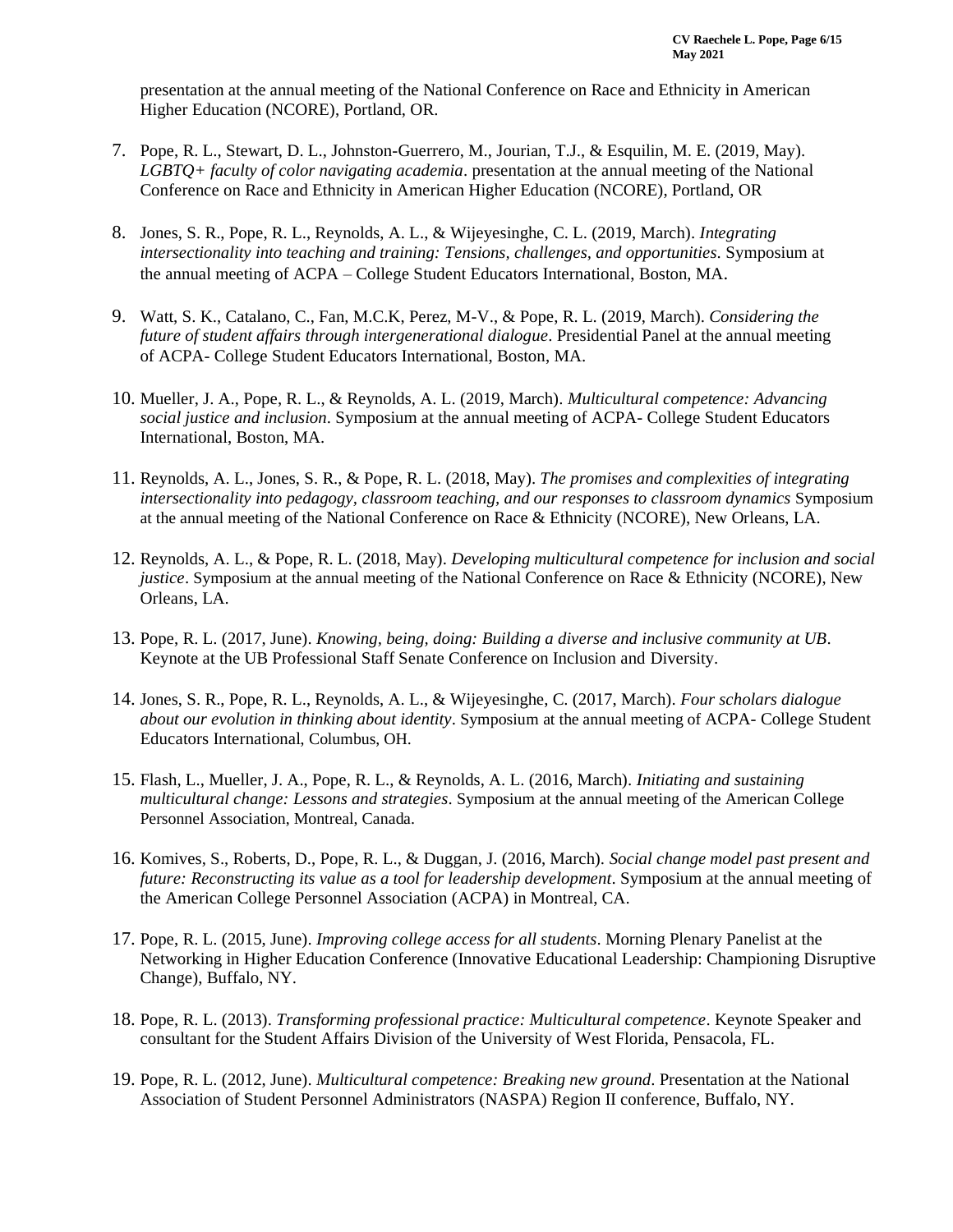- 20. Pope, R. L. (2010, March). *Multicultural competence in student affairs*. Featured speaker at the Association of College Unions International (ACUI) national conference, New York, NY.
- 21. Pope, R. L. (2010, March). *Identity movements and leadership: A legacy of transformation*. Speaker at the annual meeting of the National Association of Student Personnel Administrators (NASPA), Chicago, IL.
- 22. Colyar, J., Quaye, S., & Pope, R. L. (2010, March). *Emerging scholars: A NASPA faculty fellows research symposium*. Symposium discussant at the annual meeting of the National Association of Student Personnel Administrators (NASPA), Chicago, IL.
- 23. Pope, R. L., & Reynolds, A. L. (2010, March). *Embracing innovative ideas and searching for revolutionary results: Native Americans in ACPA*. Symposium at the annual meeting of the American College Personnel Association (ACPA), Boston, MA.
- 24. Pope, R. L., Weigand, M., & Miklitsch, T. (2009, March). *Added-on, left-out, or infused: How preparation programs incorporate multiculturalism*. Symposium at the annual meeting of the American College Personnel Association (ACPA), Washington, DC.
- 25. Pope, R. L. (2008, March). *Transforming practice through multicultural competence*. Workshop at the annual meeting of the American College Personnel Association (ACPA), Atlanta, GA.
- 26. Pope, R. L. (2008, March). *Research in student affairs*. Symposium at the annual meeting of the American College Personnel Association (ACPA), Atlanta, GA.
- 27. Pope, R. L. (2008, March). *Challenging ourselves and institutions through exploring privilege, power, and oppression*. Invited eight-hour pre-convention session at the annual meeting of the American College Personnel Association (ACPA), Atlanta, GA.
- 28. Pope, R. L. (2007, March). *ACPA Senior and former emerging scholars present: Facilitating research in the profession*. Symposium at the decennial joint American College Personnel Association and National \*Association of Student Personnel Administrators, Chicago, IL.
- 29. Pope, R. L. (2007, January). *Developing multicultural competence.* Keynote speaker at the Student and Campus Life Divisional Retreat. State University of New York at Geneseo: Geneseo, NY.
- 30. Pope, R. L. (2006, September). *Developing leaders to champion diversity*. Keynote speaker at the Evangelic Lutheran Church in America (ELCA) Colleges and Universities Joint Leadership conference. Chicago, IL.
- 31. Kuh, G., Pope, R. L., & colleagues (2006, March). *What do we know about making a difference in the lives of students?* Invited Presidential Scholarly Symposium at the annual meeting of the American College Personnel Association (ACPA), Indianapolis, IN.
- 32. Pope, R. L., Reynolds, A. L., \*Johnson, D., & \*Segeti, R. (2006, March). *Helping students of color succeed: Understanding race-related stress*. Symposium at the annual meeting of the American College Personnel Association (ACPA), Indianapolis, IN.
- 33. Pope, R. L., Reynolds, A. L., \*Martin, S., **\***Miklitsch, T., & \*Weigand, M. (2006, March). *Multicultural competence: Making a difference in all students' lives*. Symposium at the annual meeting of the American College Personnel Association (ACPA), Indianapolis, IN.
- 34. Pope, R. L. (2005, May). *Reflect, reconsider, and refocus: Student affairs and multiculturalism*. Keynote speaker at the annual meeting of the College Student Personnel Association of New York State. Rochester, NY.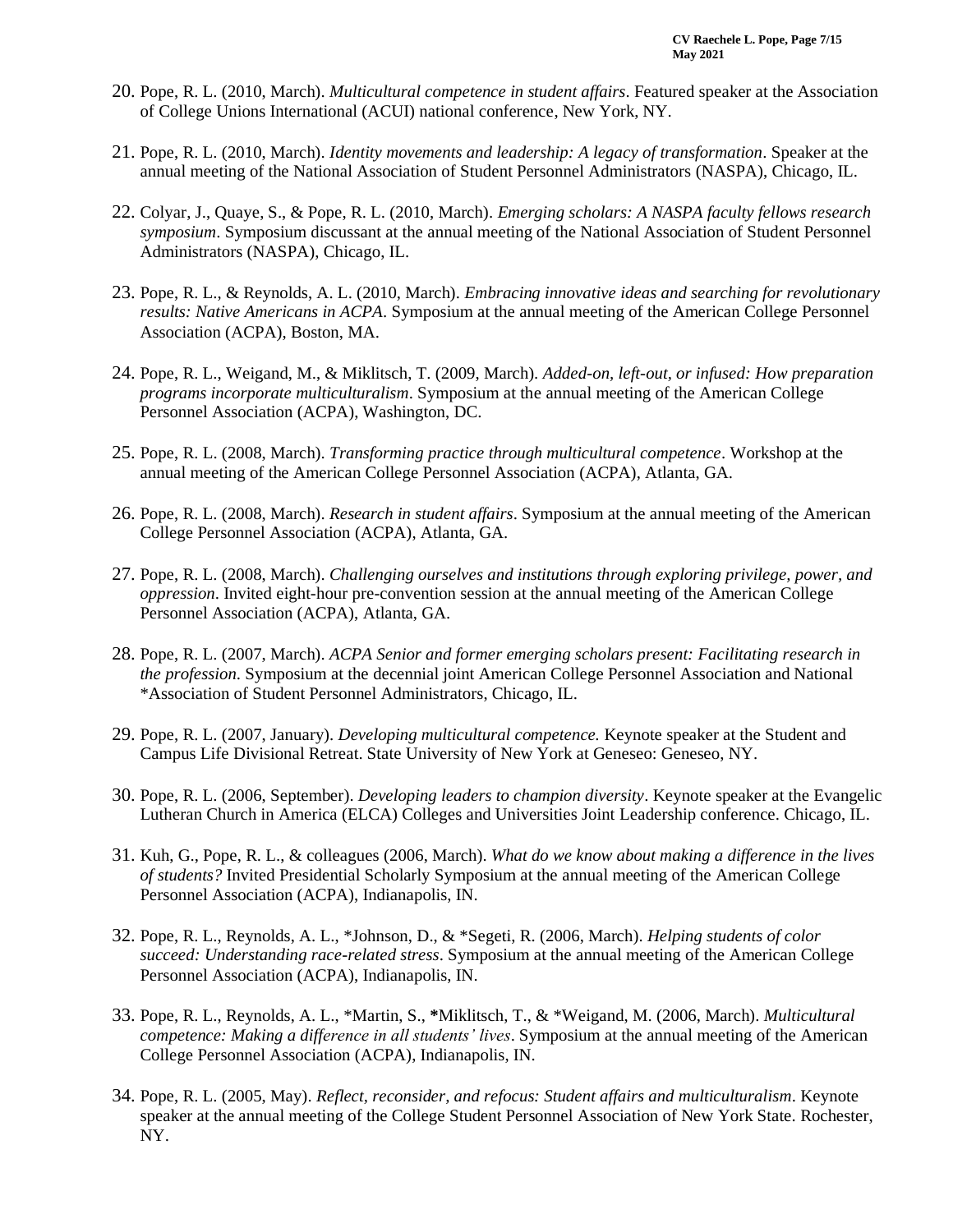- 35. Pope, R. L. (2005, May). *Multicultural competence enhanced: Examining multicultural education and experience*. Invited presentation at the annual meeting of the College Student Personnel Association of New York State. Rochester, NY.
- 36. Pope, R. L. (2005, April). *Diversity and multicultural competence: Skills needed to serve diverse students*. Keynote speaker at the annual meeting of Southwestern Ohio Council for Higher Education (SOCHE) Conference. Dayton, OH.
- 37. Pope, R. L. (2005, March). *Enhancing multicultural competence: Examining multicultural education and experiences*. Symposium at the annual meeting of the American College Personnel Association (ACPA), Nashville, TN.
- 38. Torres, V., Baxter Magolda, M., King, P., Jones, S. R., Pope, R. L., & Renn, K. (2004, November). *Assessing student development: A complex construct requiring diverse methodological approaches*. Symposium at the annual meeting of the Association for the Study of Higher Education (ASHE) national convention: Kansas City, MO.
- 39. Mueller, J. A., Pope, R. L., Reynolds, A. L., \*Miklitsch, T., & \*Weigand, M. (2004, March). *Developing multicultural competence: Reflection and practice through case study analysis*. Symposium at the annual meeting of the American College Personnel Association (ACPA), Philadelphia, PA.
- 40. Pope, R. L., Reynolds, A. L., Mueller, J. A., \*Miklitsch, T., & \*Weigand, M. (2004, March). *Exploring multicultural competence in student affairs: Applying what we know. Symposium at the annual meeting of* the American College Personnel Association (ACPA), Philadelphia, PA.
- 41. Pope, R. L., & Reynolds, A. L. (2004, October). *Multicultural Competence in Higher Education.* Invited Pre-Convention Workshop at the annual meeting of the Association of American Colleges and Universities (AAC&U) annual Diversity and Learning conference, Nashville, TN.
- 42. Pope, R. L., Reynolds, A. L., Mueller, J. A., & \*Miklitsch, T. (2003, March). *Achieving Multicultural Competence: Exploring Exemplary Models and Practices*. Presentation at the annual meeting of the American College Personnel Association (ACPA) national convention, Minneapolis, MN.
- 43. Pope, R. L. (2003, March). *Student development IV: Future directions in theory and application*. Symposium at the annual meeting of the American College Personnel Association (ACPA), Minneapolis, MN.
- 44. Pope, R. L. (2002, March). *Ethical decision-making on multicultural campuses*. Presentation at the annual meeting of the American College Personnel Association (ACPA), Long Beach, CA.
- 45. Reynolds, A. L., & Pope, R. L. (2002, March). *Creating a multicultural counseling center: Challenges and strategies*. Presentation at the annual meeting of the American College Personnel Association (ACPA), Long Beach, CA.
- 46. Reynolds, A. L., Pope, R. L., & Wells, G. (2002, March). *Creating a Student Affairs Diversity Action Plan: Challenges and Strategies*. Presentation at the annual meeting of the American College Personnel Association (ACPA), Long Beach, CA.
- 47. Pope, R. L., Reynolds, A. L., & Mueller, J. A. (2001, March). *Understanding Race and Racial Identity: Campus Challenges and Opportunities*. Presentation at the annual meeting of the American College Personnel Association (ACPA), Boston, MA.
- 48. Pope, R. L., & Reynolds, A. L. (2001, March). *Developing multicultural transformation in self and others*. Presentation at the annual meeting of the American College Personnel Association (ACPA), Boston, MA.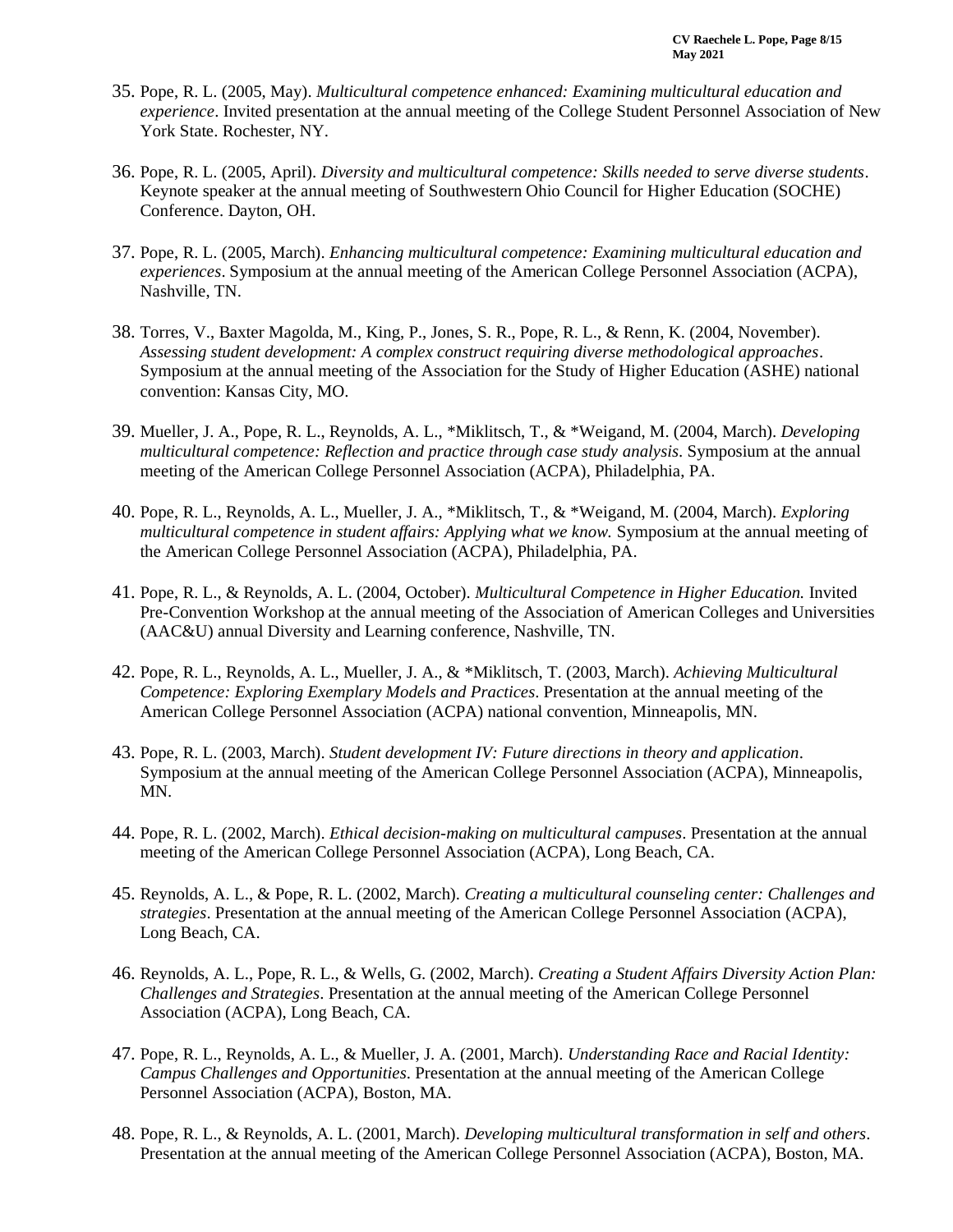- 49. Pope, R. L. (2000). *Multicultural Competence: Education, Assessment, and Implementation*. Invited keynote for the Second Annual Harold C. Riker Lectures at the University of Florida: Gainesville, FL.
- 50. Pope, R. L. (2000, October). *Diversity: A catalyst for institutional collaboration*. Invited presentation at the annual meeting of the Association of American Colleges and Universities (AAC&U). Washington, DC.
- 51. Pope, R. L. (1998, March). *Back to the Future: New Paradigms for Professional Practice*. Presentation at the annual meeting of the American College Personnel Association (ACPA), St. Louis, MO.
- 52. Pope, R. L. (1998, March). *Identity, voice, and otherness: Educational strategies for cross-cultural exploration.* Presentation at the annual meeting of the American College Personnel Association (ACPA), St. Louis, MO.
- 53. Pope, R. L. (1998, March). *Measuring multicultural competence in student affairs*. Presentation at the annual meeting of the American College Personnel Association (ACPA), St. Louis, MO.
- 54. Pope, R. L. (1998, June). *Multicultural Organization Development: Infusing Multiculturalism in Higher Education*. Invited speaker at the Annual Summer Academic Leadership Institute at Teachers College, Columbia University, NY, NY.
- 55. Pope, R. L. (1997, March). *Transforming Organizations: Systematically Infusing Multiculturalism*. Invited keynote at the annual meeting of the Connecticut College Student Personnel Association (CCSP), Storrs, CT.
- 56. Pope, R. L. (1997, March). *Infusing Multicultural Competence in Student Affairs*. Presentation at the decennial joint American College Personnel Association (ACPA) and National Association of Student Personnel Administrators, Chicago, IL.
- 57. Pope, R. L. (1997, March). *The state of the art in multicultural theory*. Presentation at the decennial joint American College Personnel Association (ACPA) and National Association of Student Personnel Administrators, Chicago, IL.
- 58. Pope, R. L. (1996, June). *Women: Leading from the Inside out*. Invited keynote speech at the Pennsylvania State System of Higher Education's Eighth Annual Women's Leadership Institute: Kutztown, PA.
- 59. Pope, R. L. (1996, March). *Shifting Paradigms and Clearer Vision: Making Our Way to the Future*. Presentation at the annual meeting of the American College Personnel Association (ACPA), Baltimore, MD.
- 60. Pope, R. L. (1996, March). *Making our way: Professional preparation and today's graduate students*. Presentation at the annual meeting of the American College Personnel Association (ACPA), Baltimore, MD.
- 61. Pope, R. L. (1996). *Finding Common Ground: Planning for Community at UNH*. Invited speaker for the University of New Hampshire Student Affairs Division, Keene, NH.
- 62. Pope, R. L. (1995, October). *Using Multicultural Organization Development Strategies to Create Individual and Institutional Change*. Refereed paper at the Ninth Rutgers University Invitational Symposium on Education.
- 63. Pope, R. L. (1995). *Diversity and Community: The Broadening Role of Student Leaders*. Invited speaker at Trenton State College's Community Development Day. Trenton, NJ.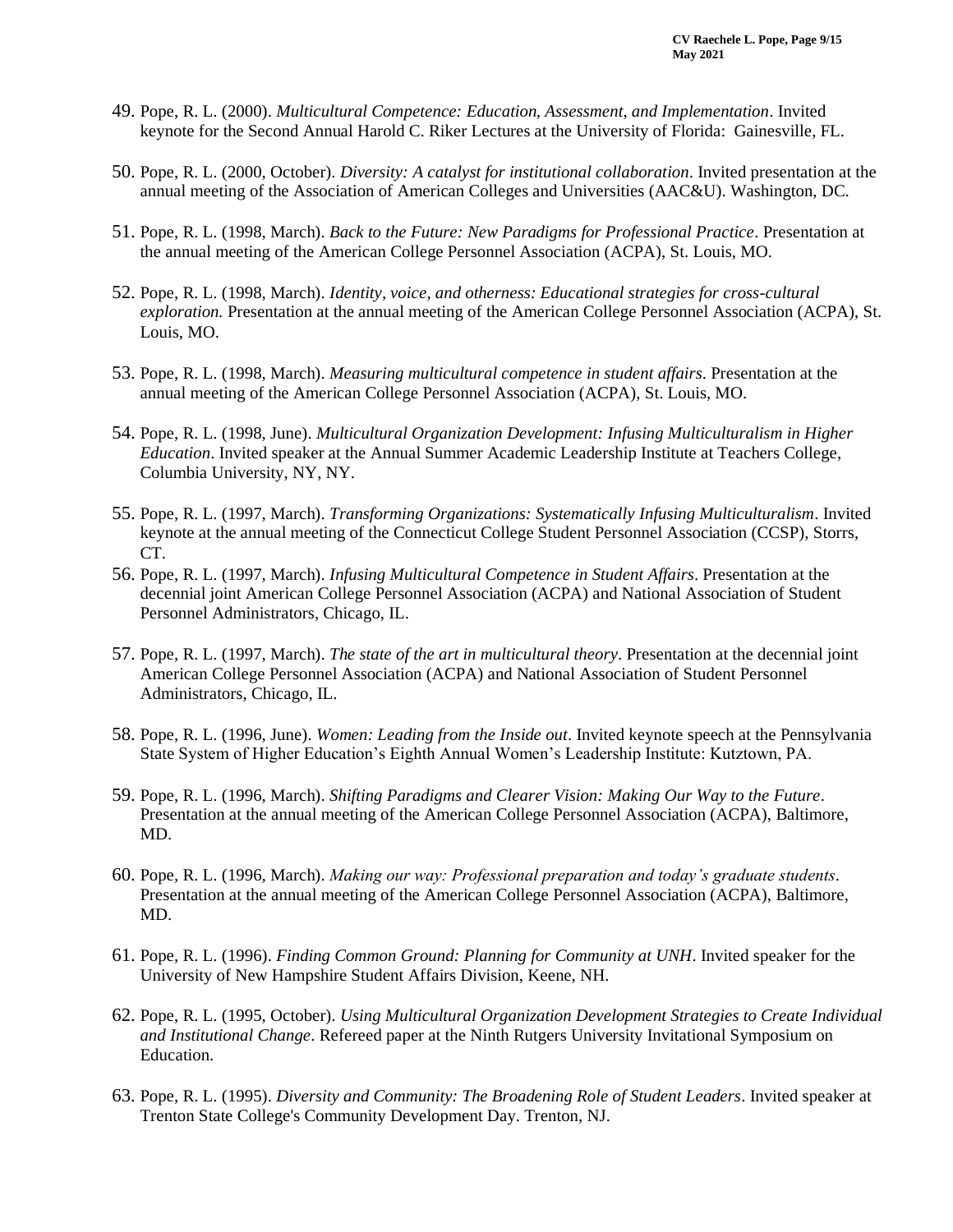- 64. Pope, R. L. (1995). *Women: Leading Us into the Future*, Invited keynote at the Pennsylvania State System of Higher Education's Seventh Annual Women's Leadership Institute, University Park, PA.
- 65. Pope, R. L. (1995). *Critical Issues in Student Affairs: Re-envisioning Our Role as Co-creators of the Academy*. Invited keynote at the University of Vermont's 25th Anniversary Celebration of the Student Affairs Preparation Program, Burlington, VT.
- 66. Pope, R. L. (1994). *Women's Ways of Leading*, Invited keynote at the Pennsylvania State System of Higher Education Sixth Annual Women's Leadership Institute, University Park, PA.
- 67. Pope, R. L. (1994). *Multicultural Organization Development: Theory and Implications for Use in Higher Education*. Invited speaker at the Multiculturalism in Basic and Higher Education: Concepts, Curricula, and Practices at Penn State University, University Park, PA.
- 68. Pope, R. L. (1994). *Transforming Campus Environments Using Multicultural Organization Development in Student Affairs Work*. Invited paper at the Multiculturalism in Basic and Higher Education: Concepts, Curricula, and Practices at Penn State University, University Park, PA.
- 69. Pope, R. L. (1994, March). *Multicultural Competencies as Core Student Affairs Skills*. Invited paper at the National Association for Student Affairs Administrators (NASPA), Dallas, TX.
- 70. Pope, R. L. (1993). *Exploring Racism*. Invited presentation for Iowa Public Television, Des Moines, IA.
- 71. Pope, R. L. (1992). *Student Development Theories and Practice*. Invited two-day workshop for residence hall staff at the University of Buffalo, Amherst, NY.
- 72. Pope, R. L. (1991, June). *Multicultural Organization Development*. Invited presentation at the American College Personnel Association (ACPA) Mid-year Leadership Meeting for the Executive Committee, Executive Council, and primary leadership, Washington, DC.
- 73. Pope, R. L. (1991). *The Interrelatedness of Oppression*. Invited keynote address at the annual meeting of the Campaign to End Homophobia.
- 74. Pope, R. L., & Reynolds, A. L. (1991, March). *The Complexities of Diversity: Exploring Multiple Oppressions*. Presentation at the annual meeting of the American College Personnel Association (ACPA), Atlanta, GA.
- 75. Pope, R. L., Mueller, J. A., & Ecklund, T. (1988, March). *Combating Racism in Higher Education*. Presented eight-hour pre-convention workshop at the annual meeting of the American College Personnel Association (ACPA) national convention. *(Due to the positive response to this presentation, invited to conduct similar workshop at the 1989 [Washington, DC] and 1990 [St. Louis, MO] ACPA conventions.)*
- 76. Pope, R. L. (1988). *Diversity: Our Dream, Our Responsibility*. Invited keynote address at the "Addressing the Issues" conference co-sponsored by GLACUHO-I and Western Illinois University, Macomb, IL.
- 77. Pope, R. L. (1986-1989). *Anti-racism/sexism Three-day Retreat*. Coordinated the retreat for Illinois State University Residence Hall Professional Staff. Designed to provide participants with an opportunity to explore the differences and similarities between racial and gender groups, Normal, IL.
- 78. Pope, R. L., Mueller, J. A., & Ehlen, K. (1985, March). *The hidden minority*. Presentation at the annual meeting of the American College Personnel Association (ACPA), Baltimore, MD.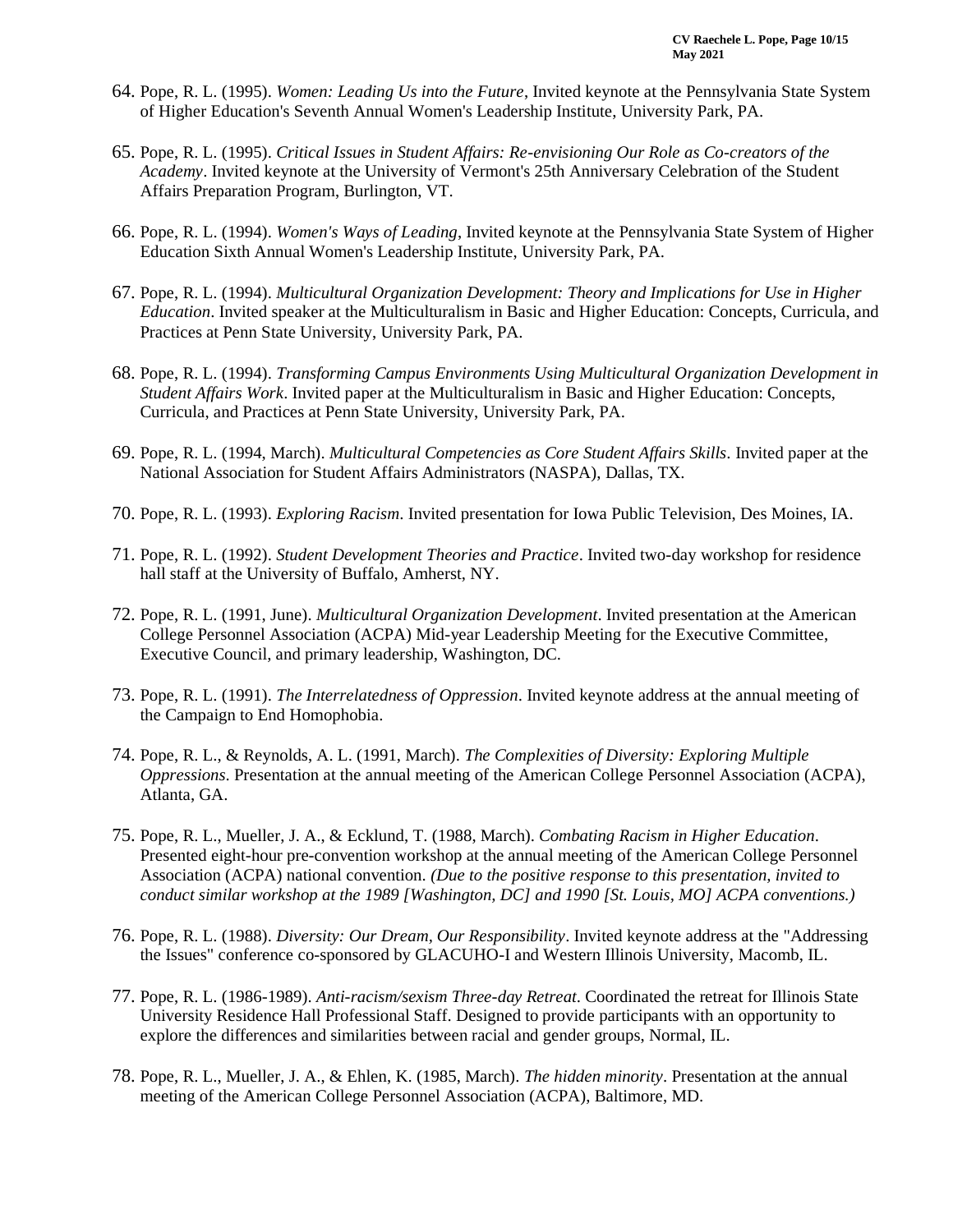### *Book Reviews and Forwards*

- 1. Pope, R. L., \*Escalante, S**.**, & \*Morreale, C. (2010). [Review of the book *Realizing Bakke's legacy: Affirmative action, equal opportunity, and access to higher education*]. *Review of Higher Education, 33,*  608-610.
- 2. Pope, R. L. (2009). *Forward*. In M. Howard-Hamilton, C. Morelon, S. Johnson, R. Winkle-Wagner, & L. Santiague, L. (Eds.). *Standing on the outside looking in: Multiple causes, implications, and potential remedies to address under-representation among minorities in graduate programs*. Sterling, VA: Stylus.
- 3. Pope, R. L., & \*Sneva, J. N**.** (2006). [Review of the book *Putting students first: How colleges develop students purposefully]. Review of Higher Education, 30, 87-88.*
- 4. Pope, R. L., \*Johnson, D. M., & \*Jakubowski, J. (2005). [Review of the book *Mixed race students in college: The ecology of race, identity, and community on campus]. Journal of College Student Development,46, 456-459.*
- 5. Pope, R. L., & \*Suresh, R**.** (2001). [Review of the book *Civic responsibility and higher education*]*. Journal of College Student Development, 42*, 82-85.
- 6. Pope, R. L., \*Howard-Stern, D., & \*Harris-Blumenthal, M**.** (1998). Talking about race [Review of the videos: *Skin deep; The color of fear; and walking each other home*]. *About Campus, 3,* 30.
- 7. Pope, R. L., & \*Swan, A. G**.** (1997). [Review of the book *Confronting racism and sexism*]. *Journal of College Student Development, 38*, 92-94.
- 8. Pope, R. L. (1994). [Review of the book *Cultural perspectives in student affairs work*]. *Journal of College Student Development, 34*, 309-310.

### *Grant Work*

- 2006 **American College Personnel Association Training Grant,** Co-recipient of training grant (\$2000) from the Education Leadership Foundation of the American College Personnel Association for the creation of a pilot workshop on multicultural competence in student affairs.
- 1994 –1996 **U. S. Department of Education, Dwight D. Eisenhower Leadership Development Program**. Invited 1996 by Drs. Alexander and Helen Astin of UCLA's Higher Education Research Institute (HERI) to work on grant to design a college-based program for developing a new generation of leaders who can affect positive change in the many areas of national and international affairs. We created three products -- 1) a leadership model for social change, 2) a position paper for the field of student affairs entitled: *A Call for Student Leadership: Collaborative Approaches for Responsible Change*, and 3) a guidebook entitled: *A Social Change Model of Leadership Development*.
- 1994 **Teachers College, Columbia University Dean's Faculty Research Grant** (awarded \$3,500). The funded project was designed to: develop and validate a multicultural competence assessment instrument for the student affairs profession.
- 1992 **American College Personnel Association Commission I: Administrative Leadership - Research Grant Award** (awarded \$300). The funded project was designed to identify and examine multiracial change efforts utilized on college and university campuses.

## **SUPERVISION OF STUDENT RESEARCH**

### *Completed Dissertations Chaired*

1. Heather Hagenbuch, *Celebrating the first: Learning from successful first-generation college students.*  Dissertation Defense: March 8, 2021.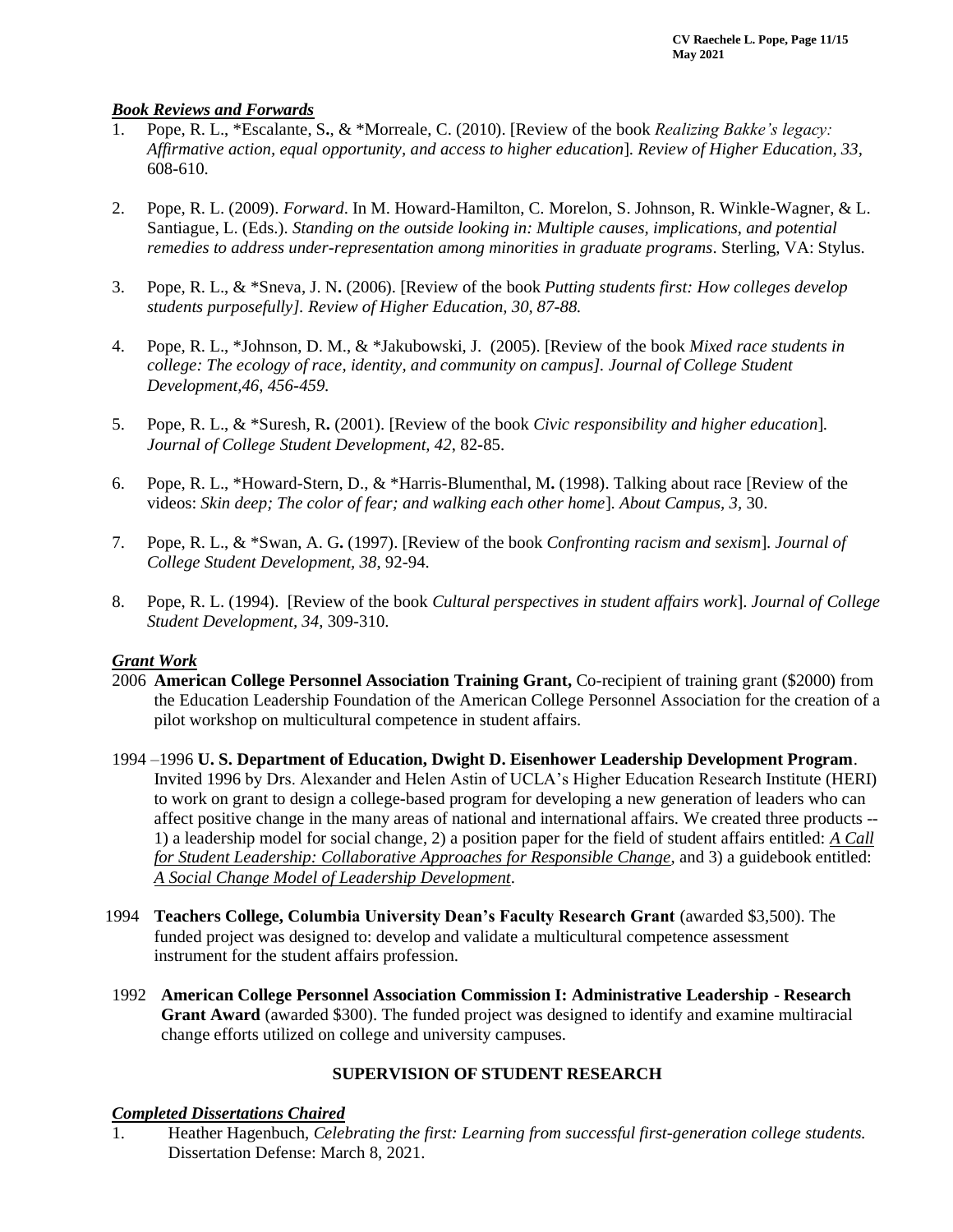- 2. Caitlin Hoekstra, *Examining demographic and environmental factors that predict undergraduate student participation in internships.* Dissertation Defense: January 6, 2021.
- 3. Bruce Majkowski, *Factors affecting departure and student success in undergraduate architecture programs*. Dissertation Defense: April 30, 2019.
- 4. Loretta Frankovitch, *The evolution of higher education mission statements in Western New York from 1845-2017*. Dissertation Defense: May 08, 2019.
- 5. Cha-Ron Sattler-Leblanc, *The impact of housing on academic outcomes for community college students*. University at Buffalo. Dissertation Defense: March 9, 2017.
- 6. Sara Kelly, *The experiences of ethnic minority RAs at a Primarily White Institution: A qualitative study*. University at Buffalo. Dissertation Defense: February 4, 2015. (Dr. Julia Colyar was initial and primary advisor I assumed this responsibility after Dr. Colyar left UB).
- 7. Michael D'Arcangelo, *Understanding student development tasks related to sophomores and their academic success*. University at Buffalo. Dissertation Defense: September 23, 2013.
- 8. Wynnie Fisher, *The impact of service-learning on personal bias, cultural receptiveness and civic dispositions among college students*. University at Buffalo. Dissertation Defense: October 10, 2013.
- 9. Danielle, Johnson, *The relationship between spirituality and sexual identity among lesbian and gay undergraduate students: A qualitative analysis*. University at Buffalo. Dissertation Defense: May 6, 2013.
- 10. Lisa Napora, *The impact of classroom-based meditation practice on cognitive engagement, mindfulness and academic performance of undergraduate college students*. University at Buffalo. Dissertation Defense: May 7, 2013.
- 11. John Sauter, *Multicultural competence and practices of undergraduate faculty and their relationships to racial identity, education, and experience*. University at Buffalo. Dissertation Defense: May 8, 2013.
- 12. Ronald Sigeti, *Multicultural competence in medical education: Exploring the extent that racial identity, multicultural education, and multicultural experiences are associated with levels of multicultural competence among third year medical students*. University at Buffalo. Dissertation Defense: May 9, 2013.
- 13. Rhonda Ricks, *The academic engagement of first-year, Black male students attending four-year institutions of higher learning*. University at Buffalo. Dissertation Defense: December 19, 2012.
- 14. Brian Haggerty, *An exploratory study to identify competencies for entry-level residence life professionals*. University at Buffalo. Dissertation Defense: June 23, 2011.
- 15. Cathleen Morreale, *Academic motivation and academic self-concept: Military veteran students in higher education*. University at Buffalo. Dissertation Defense: May 12, 2011.
- 16. Jacob Sneva, *Exploring career decision-making self-efficacy, career maturity attitudes, and racial identity attitudes of college students of color*. University at Buffalo. Dissertation Defense: May 10, 2011.
- 17. Amy Wilson, *Transforming the role of the leadership educator: The relationship between multicultural competence and the use of the social change model of leadership development*. University at Buffalo. Dissertation Defense: May 6, 2011.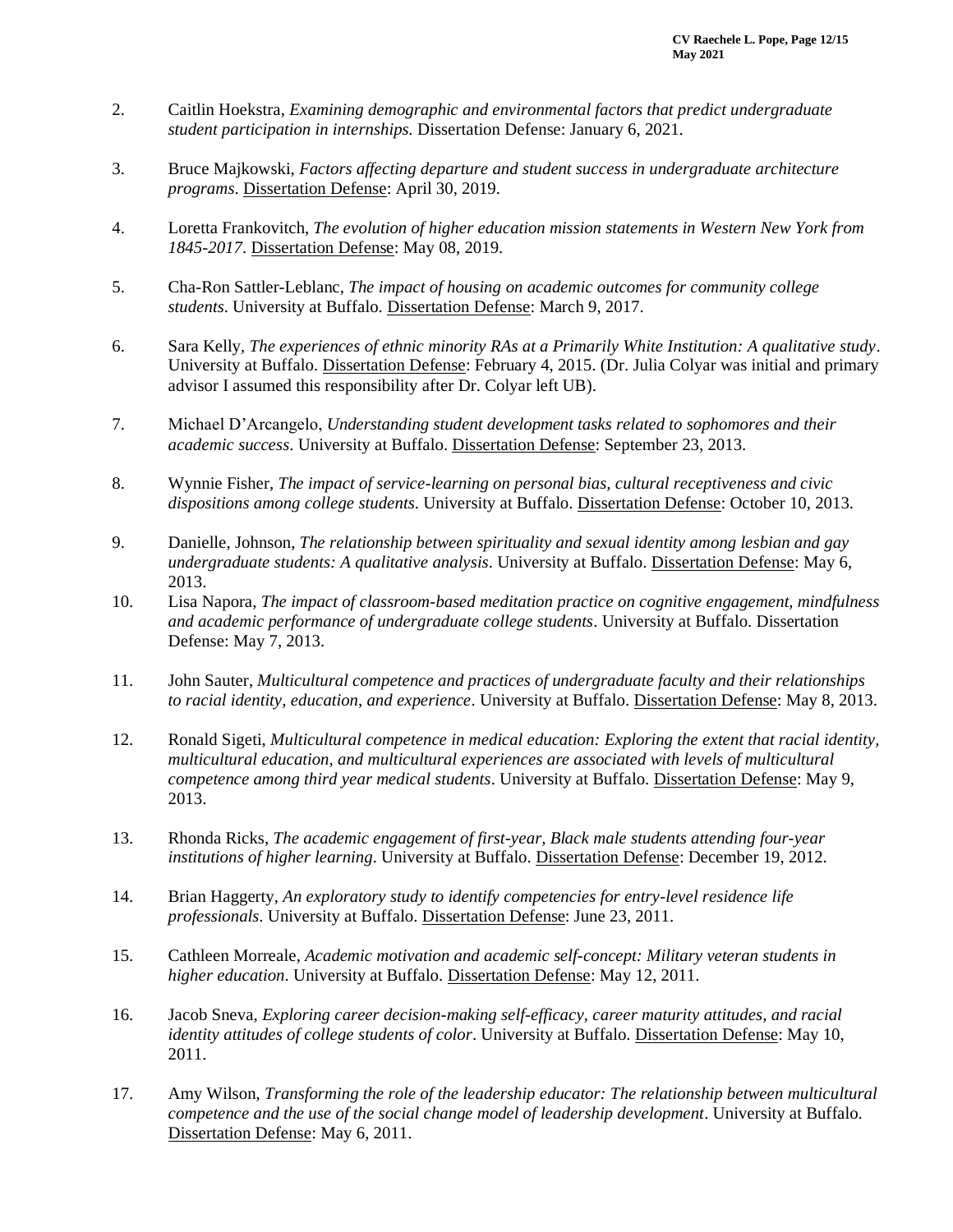- 18. Dion Daly, *The relationship between college -level learning in high school and post-secondary academic success*. University at Buffalo. Dissertation Defense: April 28, 2009.
- 19. Rita Zientek, *The impact of themed learning communities on academic performance and retention*. University at Buffalo. Dissertation Defense: June 25, 2008.
- 20. Kara Saunders, *Should they stay or should they go? An analysis of appeal statements of academically dismissed university students*. University at Buffalo. Dissertation Defense: May 5, 2008.
- 21. Tabitha Buggie-Hunt, *Psychosocial and disability identity development among college students with disabilities*. University of Buffalo. Dissertation Defense: May 29, 2007.
- 22. Nancy Atkinson, *Jewish identity development in college*. University at Buffalo. Dissertation Defense: January 18, 2006.
- 23. David Lang, *The impact of a first -year experience course on the academic performance, persistence, and graduation rates of first-semester college students*. University at Buffalo. Dissertation Defense: January 6, 2006.
- 24. Timothy Ecklund, *The relationship between psychosocial development and acculturation among American Indian college students*. University at Buffalo. Dissertation Defense: March 8, 2005.
- 25. Teresa Miklitsch, *The relationship between multicultural education, multicultural experiences, racial identity, and multicultural competence among student affairs professionals*. University at Buffalo. Dissertation Defense: June 28, 2005.
- 26. Matthew Weigand, *The relationships between multicultural competence, racial identity, and multicultural education and experiences among student affairs professionals responsible for first -year student orientation programs*. University at Buffalo. Dissertation Defense: May 9, 2005.
- 27. Emily Sinsabaugh, *Faculty perceptions of presidential characteristics and roles at medium -sized, comprehensive higher education institutions in the northeastern United States*. University at Buffalo. Dissertation Defense: December 8, 2005.
- 28. Theresa Joyce, *Characteristics of leadership style, sex-role, and academic culture of female leaders by institutional type*. University at Buffalo. Dissertation Defense: December 14, 2004.
- 29. Christine Dulski Ryan, *Administrative response to student activism and campus unrest at the State University of New York at Buffalo, 1965–1970: Lessons learned and suggestions for the future*. University at Buffalo. Dissertation Defense: February 1, 2004.
- 30. Marsha Jackson, *A case study approach to early intervention tripartite partnerships/collaborations through the use of GEAR -UP, Gaining Early Awareness and Readiness for Undergraduate Programs*. University at Buffalo. Dissertation Defense: April 22, 2004.
- 31. Alan Gellin, *The effect of undergraduate student involvement on critical thinking: A meta-analysis of the literature from 1991-2000*. University at Buffalo. Dissertation Defense: 2003.
- 32. Qi Jiang, *The general patterns of psychosocial development of Asian American traditional-age undergraduate students*. Teachers College, Columbia University. Dissertation Defense: March 18, 2002.
- 33. Sara Connolly, *The impact of a Freshman Year Experience course on social integration for female college students: An exploratory study*. University at Buffalo. Dissertation Defense: May 21, 2001.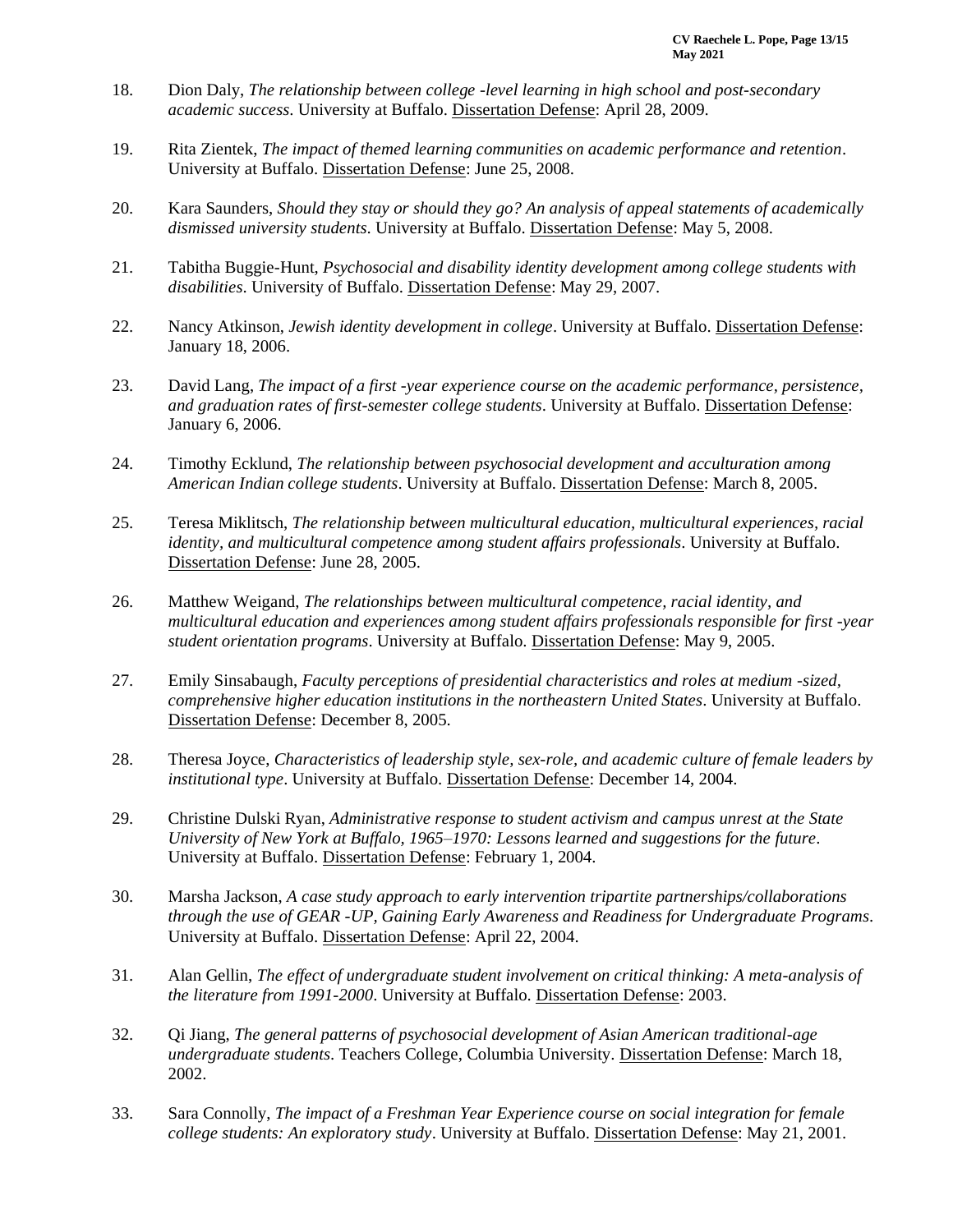- 34. Corlisse Thomas, *The relationship between psychosocial development and socioeconomic status among Black college students*. Teachers College, Columbia University. Dissertation Defense: May 14, 2000.
- 35. John Mueller, *The relationship between White racial consciousness and multicultural competence among White student affairs practitioners*. Teachers College, Columbia University. Dissertation Defense: 1999.
- 36. Maria Mendoza, *A study to compare inner city Black men and women completers and non -attenders of diabetes self -care classes*. Teachers College, Columbia University. Dissertation Defense: September 29, 1999.
- 37. Toni Moumouris, *Successful community college transfer students: Academic performance, enrollment behavior, and baccalaureate degree attainment. Teachers College, Columbia University*. Dissertation Defense: September 29, 1997.

### *Current Phd Students*

- 1. Melissa Hubbard, Dissertation Proposal Presentation: March 17, 2021
- 2. Christopher Kohler, Dissertation Proposal Presentation: May 25, 2021
- 3. Michael Yates, passed Comprehensive Exam, Spring 2019, dissertation proposal in process
- 4. Justin Johnston, Comprehensive Exam
- 5. Michael Heflin, coursework
- 6. Chazz Robinson, coursework
- 7. Jacqueline Hollins, coursework
- 8. Giambattista Davis, coursework
- 9. Kristina Collier, coursework

### *SELECTED SERVICE*

### *Selected National Professional Service*

Council for the Advancement of Standards (CAS) in Higher Education Advisory Board (2020 – Present) ACPA Senior Scholar (2015-2020)

NASPA Faculty Council (2009-2012)

ACPA Presidential Task Force Member, Engaging the Complexities of Difference: What Does Walking the Talk Really Look Like? (2007-2009)

ACPA/NASPA Steering Committee on Professional Competencies (2006-2007) Multicultural Competence Institute Co-Chair (ACPA) (2004-2006) Student Development Theory Think-Tank (2002-2003) Directorate Board Member, ACPA Commission 12: Professional Preparation (2001 - 2003) National ACPA Convention Planning Committee, Boston, MA (1993-1995) Program Co-chair, 1995 ACPA Annual Convention, Boston, MA. (1993-1995) Chair, ACPA Committee for Multicultural Affairs (1993-1996) Co-Chair ACPA Task Force on the Strategic Initiative for Multicultural Issues (1993-1996) Chair, ACPA Affirmative Action Committee (1991-1993). Professional Development, & Consultation Committee, ACPA (1985-1990)

## *Selected University at Buffalo Service*

President's Advisory Council on Race (2020-present) VPIX Unit Diversity Officers Council (2019-present) COVID-19 Faculty and Graduate Professional Research Continuity Committee (2020) Search Committee, Vice-Provost for Inclusive Excellence (2018) Center for Diversity Innovation, *Strategy Team* (2018) Center for Diversity Innovation Council (2018) Co-Chair, Inclusive Excellence Sub-Committee Student Access, Retention, and Success (2017-2018) Inclusive Excellence Leadership Council - (2015- 2018) Dean Search Committee, Graduate School of Education (2017)